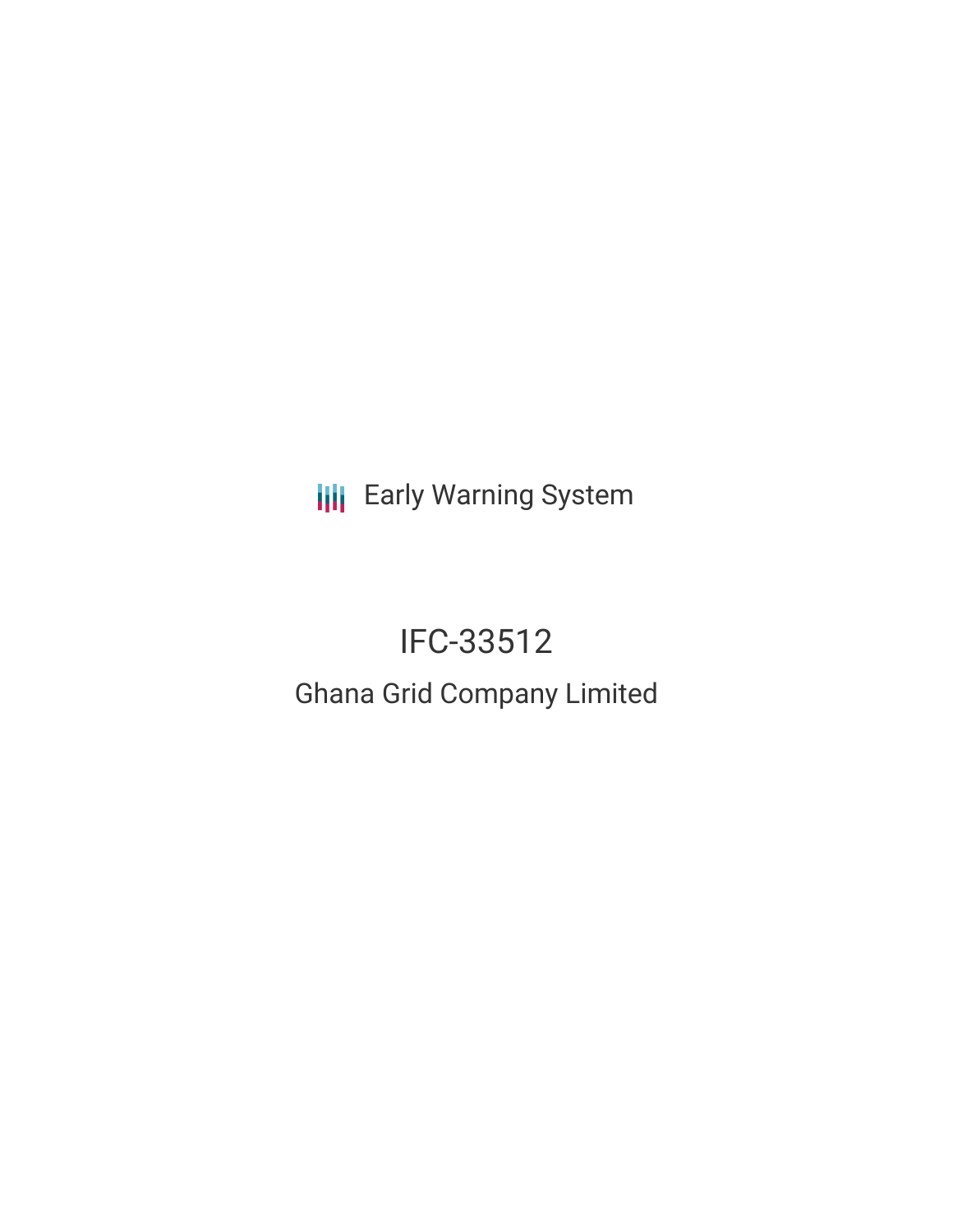

#### **Quick Facts**

| <b>Countries</b><br>Ghana                          |                                                                                                             |
|----------------------------------------------------|-------------------------------------------------------------------------------------------------------------|
| <b>Financial Institutions</b>                      | International Finance Corporation (IFC)                                                                     |
| Hold<br><b>Status</b>                              |                                                                                                             |
| <b>Bank Risk Rating</b><br>B                       |                                                                                                             |
| <b>Voting Date</b><br>2014-04-03                   |                                                                                                             |
| <b>Borrower</b>                                    | <b>GHANA GRID CO LTD</b>                                                                                    |
| <b>Sectors</b><br>Energy                           |                                                                                                             |
| <b>Potential Rights Impacts</b>                    | Healthy Environment, Housing & Property, Labor & Livelihood, Right to Food, Right to Health, Right to Water |
| Investment Type(s)<br>Loan                         |                                                                                                             |
| <b>Investment Amount (USD)</b><br>\$170.00 million |                                                                                                             |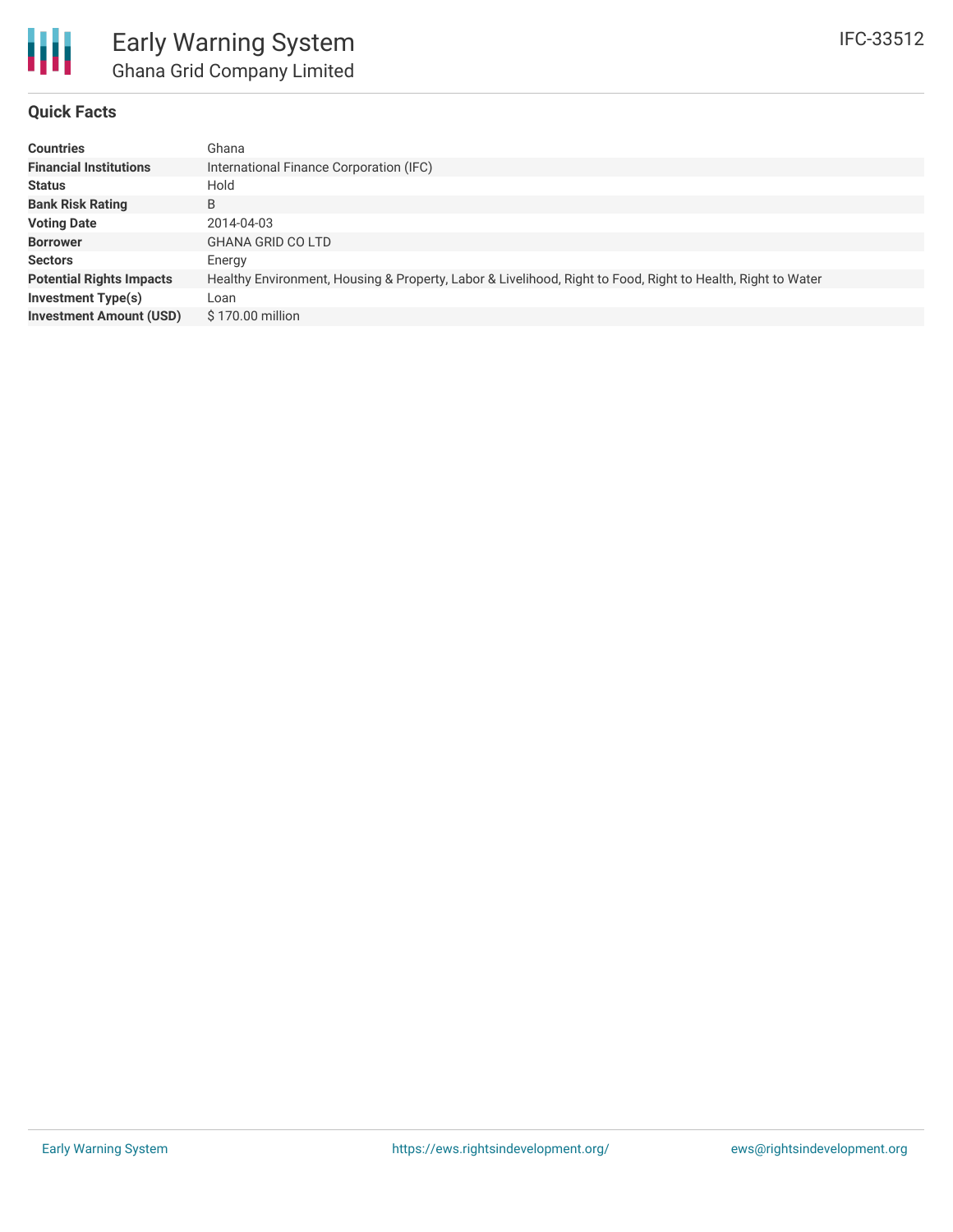# **Project Description**

IFC is considering a loan of up to \$170 million to the Ghana Grid Company to support development of an electrical substation, construction of some 1.5 km of high voltage transmission line and upgrade of 10 km of existing transmission lines.

The location for the electrical substation to be supported by IFC is located within the site where the 350 MW Kpone gas-fired thermal power plant is being constructed by the Volta River Authority (VRA), the state owned power generation utility. The power plant is being constructed in Tema, located at Nmlitsapko, about 2 kilometres off the road from the Kpone Barrier on the Tema-Aflao road (One kilometre from the barrier to the turn-off junction and about one kilometre off the junction on the Tema-Aflao road to the project). The new section of transmission line will be constructed from the substation to link into the broader GRIDCo transmission network. The power plant will be commissioned in December 2014 and construction of the substation and transmission lines is expected to commence in early 2014. GRIDCo is yet to appoint a construction contractor for the substation. This will be undertaken by a public tender process.

Relationship between GRIDCo Transmission Lines & the Kpone "VRA" plant:

According to the IFC, this US\$ 42 million additional investment in transmission lines will allow the Company to evacuate power from the 350MW Kpone Thermal Power Plant ("KTPP"), currently under construction by Volta River Authority (a state-owned electric utility, "VRA"), into the national grid. This means that the functioning of GRIDCo's transmission lines is reliant on the functioning of the Kpone Power plant. However, the Kpone power plant can function and evacuate power via alternative lines. For this reason, the Kpone power plant would be an associated facility from GRIDCo's perspective. IFC does not explicitly state Kpone to be an associated facility in its documentation, but did utilize the Kpone EIA in assessing GRIDCo's environmental and social impacts in order to determine the applicability of IFC Performance Standards.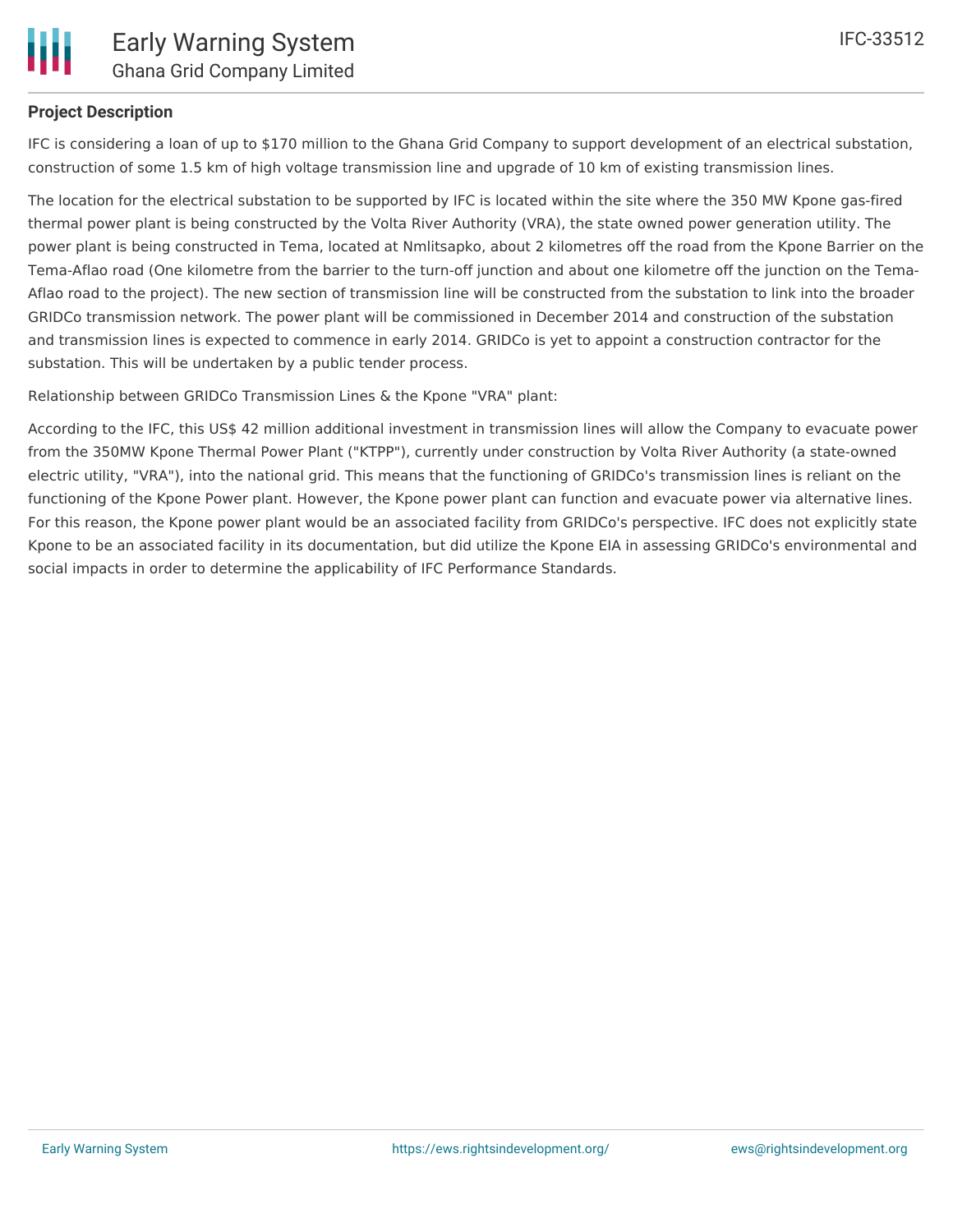# **Early Warning System Project Analysis**

# **RISk ASSESSMENT: CATEGORIZATION**

IFC states that "this is a Category B project according to IFC's Environmental and Social Review Procedure because the limited number of specific impacts that may occur are generally site specific, and those impacts can be avoided or mitigated by adhering to generally recognized performance standards, procedures, guidelines or design criteria."

IFC identified key issues relating to i) effective integration of environmental and social issues when planning projects; ii) occupational health and safety during construction and operations, including public health and safety; iii) management of environmental issues solid and liquid waste, disturbance to fauna and flora during construction and operations; and iv) management of social issues notably resettlement and livelihood restoration during construction.

IFC found that PS4 is not considered applicable to this investment because "[n]o specific public health, safety or securityrelated risks have been identified with respect to GRIDCo's activities, including the new substation and transmission line project, and there have been no related incidents recorded in the past three years."

With regards to PS 5, IFC found that "economic displacement and resettlement associated with the Kpone power plant and the transmission line has already occurred (in 2009) and was the responsibility of VRA."

Because "the Environmental Impact Assessment undertaken for the power plant identified no biodiversity issues and the land was already disturbed," IFC determined that PS6 is not applicable to the substation either.

Lastly, IFC determined that PS 7 on cultural heritage is not applicable, though the company will develop and implement a chance find protocol, and states that there are no indigenous people in Ghana thus PS8: Indigenous Peoples is not found to apply to any of GRIDCo's activities.

#### **APPLICABLE PERFORMANCE STANDARDS**

- PS 1 Assessment and Management of Environmental and Social Risks and Impacts
- PS 2 Labor and working conditions
- PS 3 Resource Efficiency and Pollution Prevention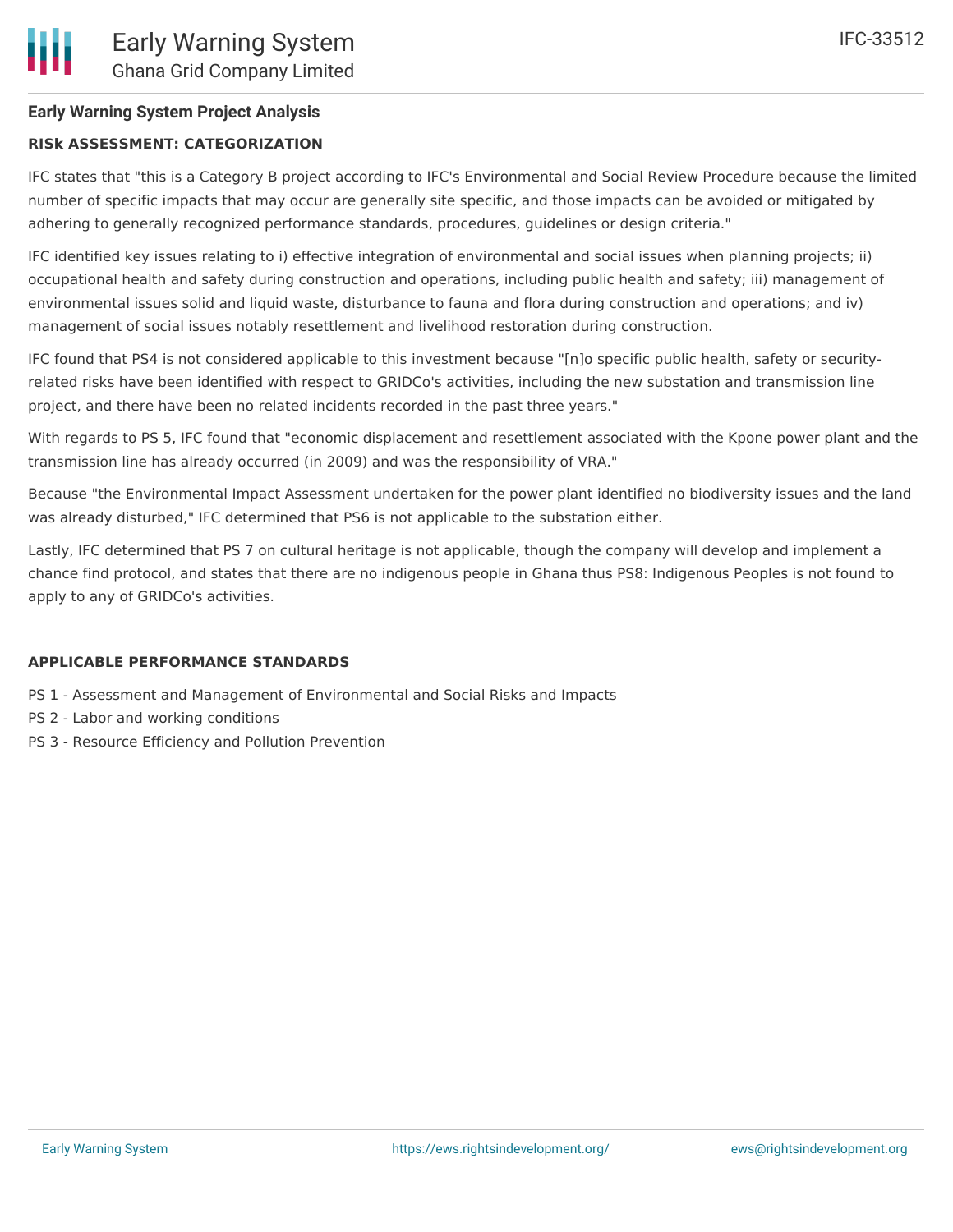## **People Affected By This Project**

#### **ENVIRONMENTAL AND SOCIAL RISK ASSESSMENT**

It is important to note that while IFC funding is limited to the transmission lines in this project, the property and power plant have been acquired and constructed by the Volta River Authority, and the transmission lines and underlying infrastructure will operate together, making any possible human rights violations due to the overall operation of the system attributable to the cumulative effect of both projects.

#### LABOR RIGHTS

GRIDCo employs 801 people of whom 768 are permanent staff and the remaining are on contract. Of the total staff, 95 employees are female. IFC states that, in accordance with national legislation, employees are free to join unions and there is a signed collective bargaining agreement with the Public Service Workers Union valid for two years. Of the total staff at GRIDCo (801 employees), 353 are unionized and Senior Staff are represented via the Senior Staff Association.

Although the minimum age for employment in Ghana is 18 years, Ghana has had a history of child labor abuse in the construction and operation of development projects, such as mining, according to Human Rights Watch. Ghana is a member of the International Labor Organization and has ratified 46 Conventions including those related to minimum wage, weekly rest, child labor and discrimination. GRIDCo must require any employees or private contractors that may be employed in the future undertaking activities core to the company's activities, to comply with the requirements of this Performance Standard where applicable. Additionally, GRIDCo must ensure that personal records be checked at the time of employment to ensure potential employees are over the age of 18.

According to IFC documentation, occupational safety and health hazards expected during the operational phase of the project during maintenance activities by the worker including the risk from falling and/or swinging objects, potential collapse of towers due to rainstorms or vandalism, electrocution, falling from heights and snakebites. These hazards pose a potential threat to the safety and health of the workers.

The following questions may be relevant in determining whether your community has suffered a violation of your labour rights during the construction or operation of GRIDCo's transmission lines, or the combined energy activities of the GRIDCo and the VRA Kpone plant:

- Are your working conditions safe and healthy?
- Do all workers receive equal pay for work of equal value?
- What opportunities (legal or other) are available if you consider that your working conditions are not just and favourable?
- Are your wages sufficient to feed yourself and your family?
- Are children under 14 being recruited and employed by the company (or any joint venture partners, subsidiaries or subcontractors) in the context of this investment project?

#### RIGHT TO HEALTH

The 2006-2010 Ghana United Nations Development Assistance Framework (UNDAF) noted that health care remains poor in Ghana, and that the national average of access to health care is just over 50 percent. When the VRA was conducting its environmental and social impact assessment in 2005 for the construction of the Kpone power plant, 21% of individuals surveyed in local communities expressed their concern regarding noise and health implications stemming from construction and operation of the project. According to IFC documentation, during operation of the plant, the main sources of noise are likely to be the exhaust stacks, exhaust diffuser, air inlet, turbine building and main transformers. High noise levels as a result of operation of the plant could be a health concern to the workers, while external noise at the plant boundary has the possibility of posing a disturbance to the local community. Additionally, dust levels due to construction in the area could pose a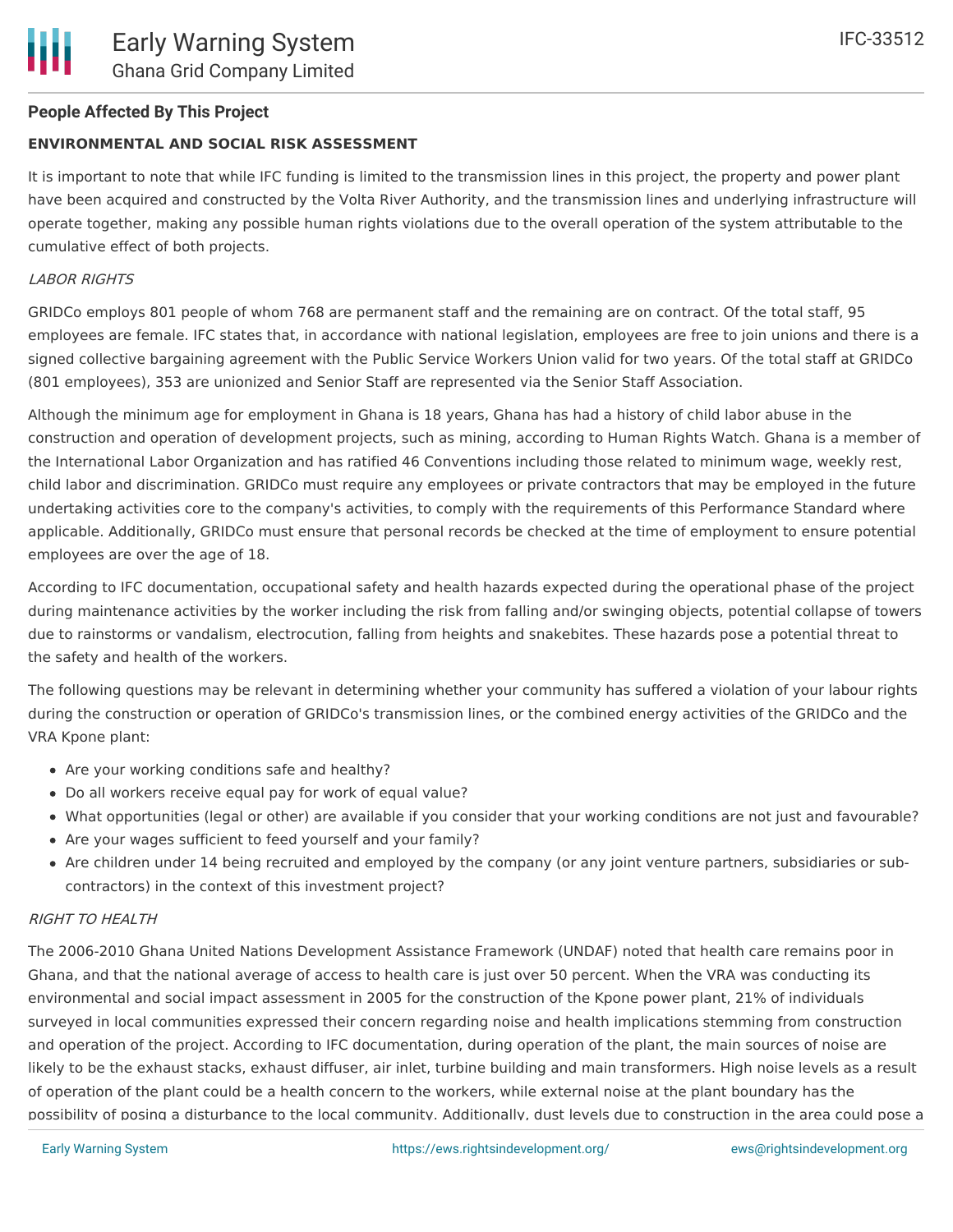#### **Investment Description**

• International Finance Corporation (IFC)

IFC is considering a corporate loan of up to \$170 million to the Ghana Grid Company ("GRIDCo" or the "company") to support development of an electrical substation, construction of some 1.5 km of high voltage transmission line and upgrade of 10 km of existing transmission lines. In addition, a portion of the funds will be used to refinance some of the company's existing debt.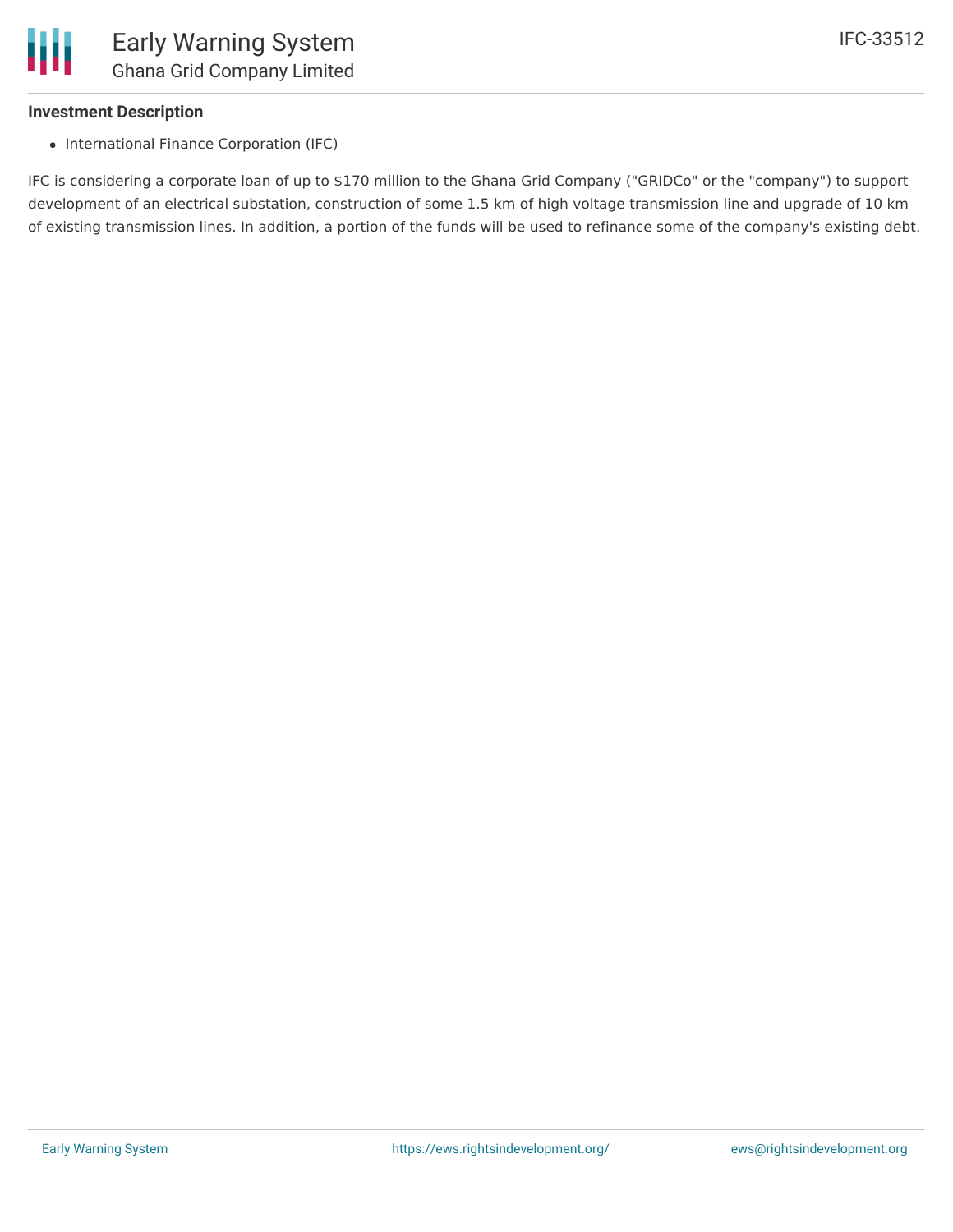

## **Private Actors Description**

Established in December 2006 as the Independent Transmission System Operator, GRIDCo is wholly owned by the Government of Ghana. GRIDCo carries out the transmission of electricity from facilities of wholesale suppliers to distribution companies and bulk customers across the Country. GRIDCo owns and operates over 4,000 km of 330 kV, 225kV, 161 kV transmission lines. These lines transmit electricity from various generating stations to over 40 transformer substations.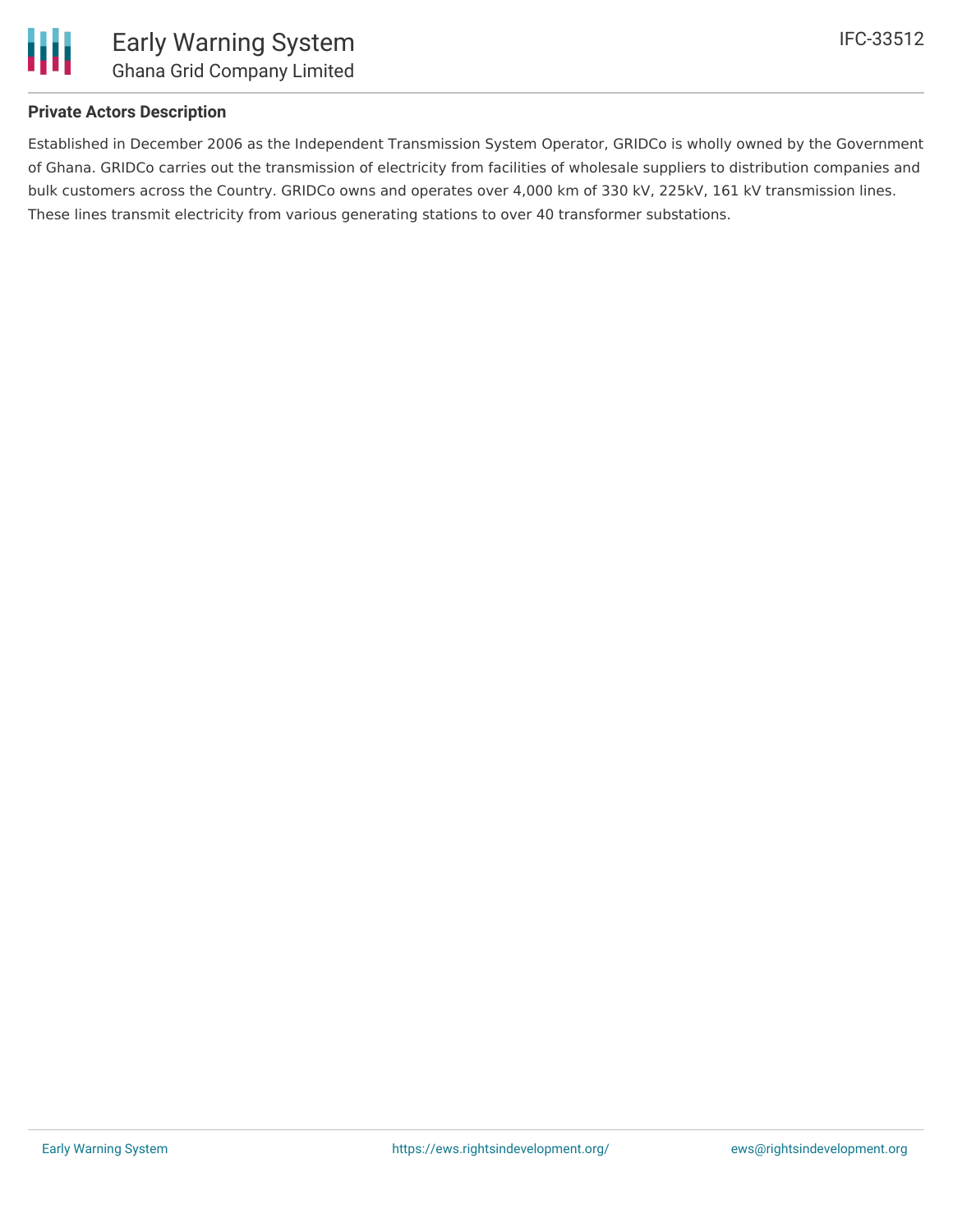

# Early Warning System Ghana Grid Company Limited

| <b>Private Actor 1</b>   | <b>Private Actor</b><br>Role | <b>Private Actor</b><br><b>Sector</b> | <b>Relation</b>          | <b>Private Actor 2</b>            | <b>Private Actor</b><br>2 Role | <b>Private Actor</b><br>2 Sector |  |
|--------------------------|------------------------------|---------------------------------------|--------------------------|-----------------------------------|--------------------------------|----------------------------------|--|
| $\overline{\phantom{a}}$ |                              | $\overline{\phantom{0}}$              | $\overline{\phantom{0}}$ | <b>Ghana Grid Company Limited</b> | Client                         | $\sim$                           |  |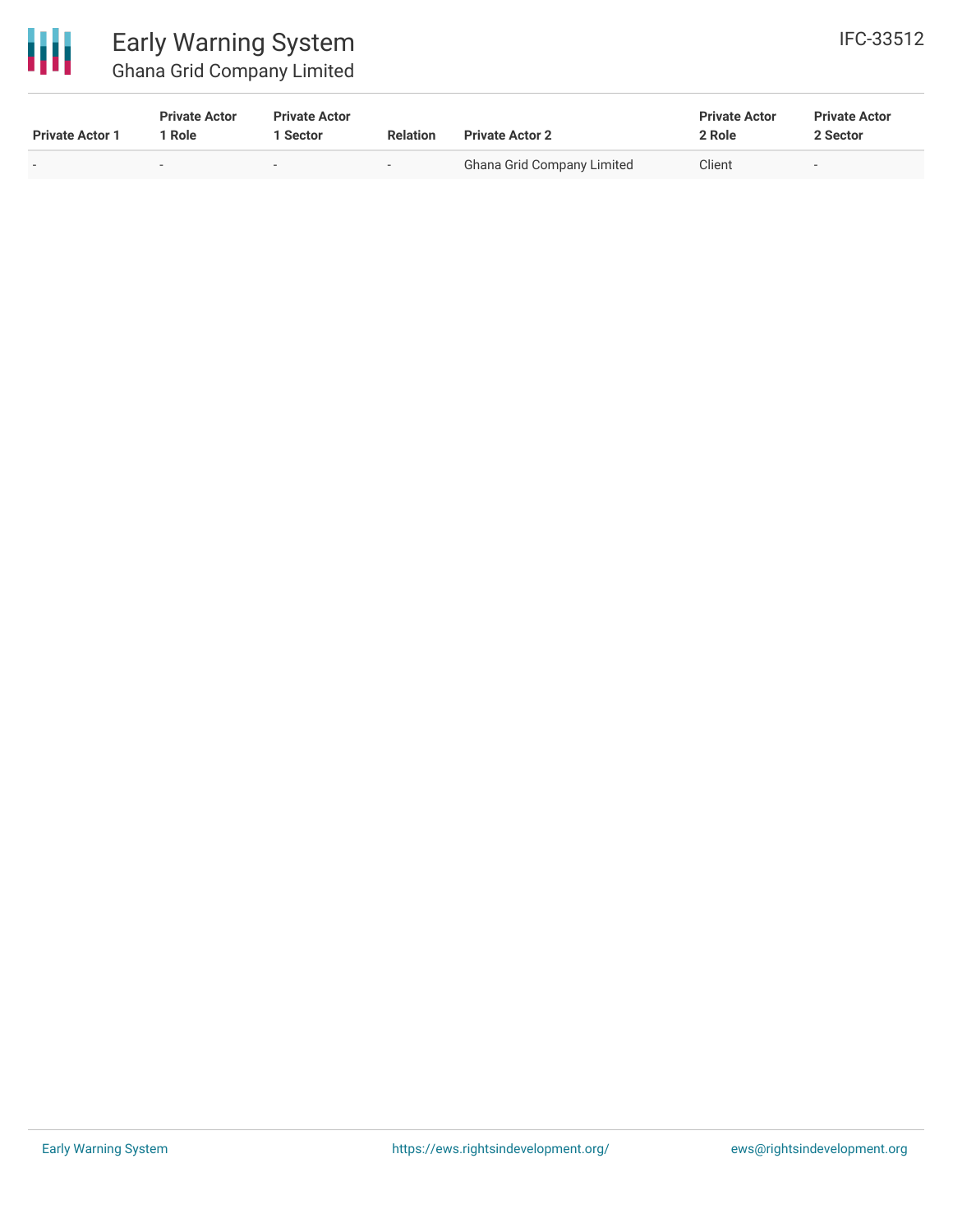

#### **Contact Information**

Contact person: Rev. S.F. Kwofie Physical address: GRIDCo Engineering Office, Tema Postal address P.O Box CS 7979 Tema, Ghana Phone: +233-30-3304818 Fax: +233-302-676180 Email: sfkwofie@gridcogh.com

#### **CONSULTATION PROCESS**

Stakeholder engagement by GRIDCo is typically limited to the development phase of projects including construction. IFC states that the focus is on communities potentially affected by the project. All new transmission lines require an EIA undertaken by external consultants and consultation on projects is undertaken within this context and takes the form of one-on-one meetings, focus group meetings and public meetings. In accordance with national legislation, EIA documentation is made available for a period of 30 days prior to the relevant department taking a decision on the project. In addition, a public hearing may also be convened. However IFC notes that there is no clearly defined and consistent approach to stakeholder engagement, including a grievance mechanism ,and thus the company must develop a Stakeholder Engagement Plan inclusive of a grievance mechanism.

Stakeholder engagement for the Kpone power plant, inclusive of the sub-station and transmission line section, was conducted by VRA and their consultants as part of the environmental impact assessment process. The process involved identification and consultation with various interested and affected parties including local and national authorities, land users and representatives from adjacent properties. This consultation took the form of one-on-one meetings with stakeholders and there was a public hearing on 29 April 2010, which was advertised in national newspapers. As part of this process the environmental impact assessment documentation was also made available for comment for a period of 30 days. The latter process was repeated on 30 May 2012 when there was a subsequent public meeting as the project was being registered as a Cleaner Development Mechanism project; this also required the environmental impact assessment documentation to be disclosed. Both the public hearing and the public meeting were attended by authorities, community members residing in the area and the traditional authorities. Notably, however, during the EIA process 33% of local residents interviewed regarding their views on the project said it was not a good project and 66% of the residents interviewed said they would not benefit in any way from the project.

#### **ACCOUNTABILITY MECHANISM OF IFC**

The Compliance Advisor Ombudsman (CAO) is the independent complaint mechanism and fact-finding body for people who believe they are likely to be, or have been, adversely affected by an IFC or MIGA- financed project. If you submit a complaint to the CAO, they may assist you in resolving a dispute with the company and/or investigate to assess whether the IFC is following its own policies and procedures for preventing harm to people or the environment. If you want to submit a complaint electronically, you can email the CAO at CAO@worldbankgroup.org. You can learn more about the CAO and how to file a complaint at http://www.cao-ombudsman.org/